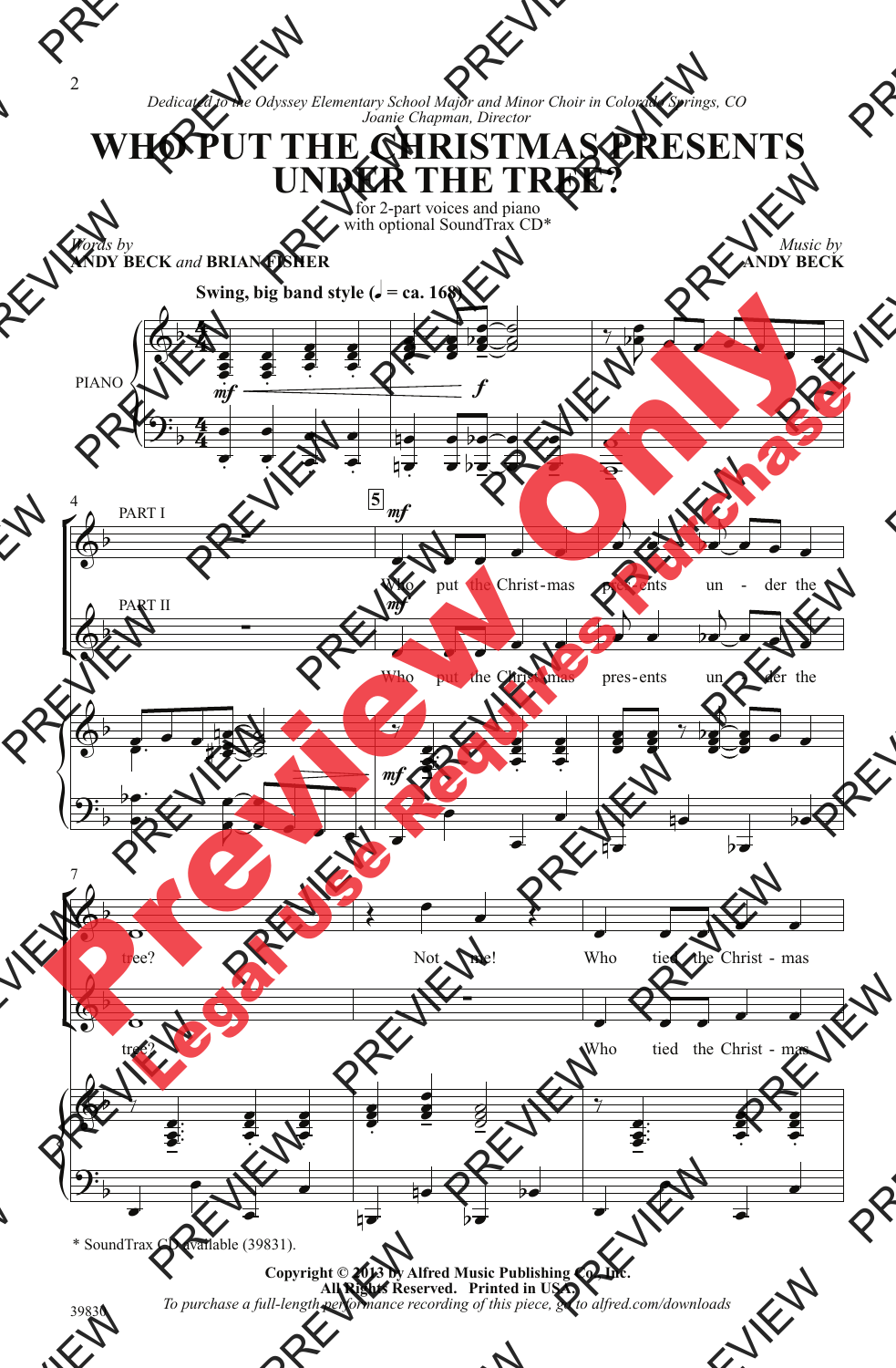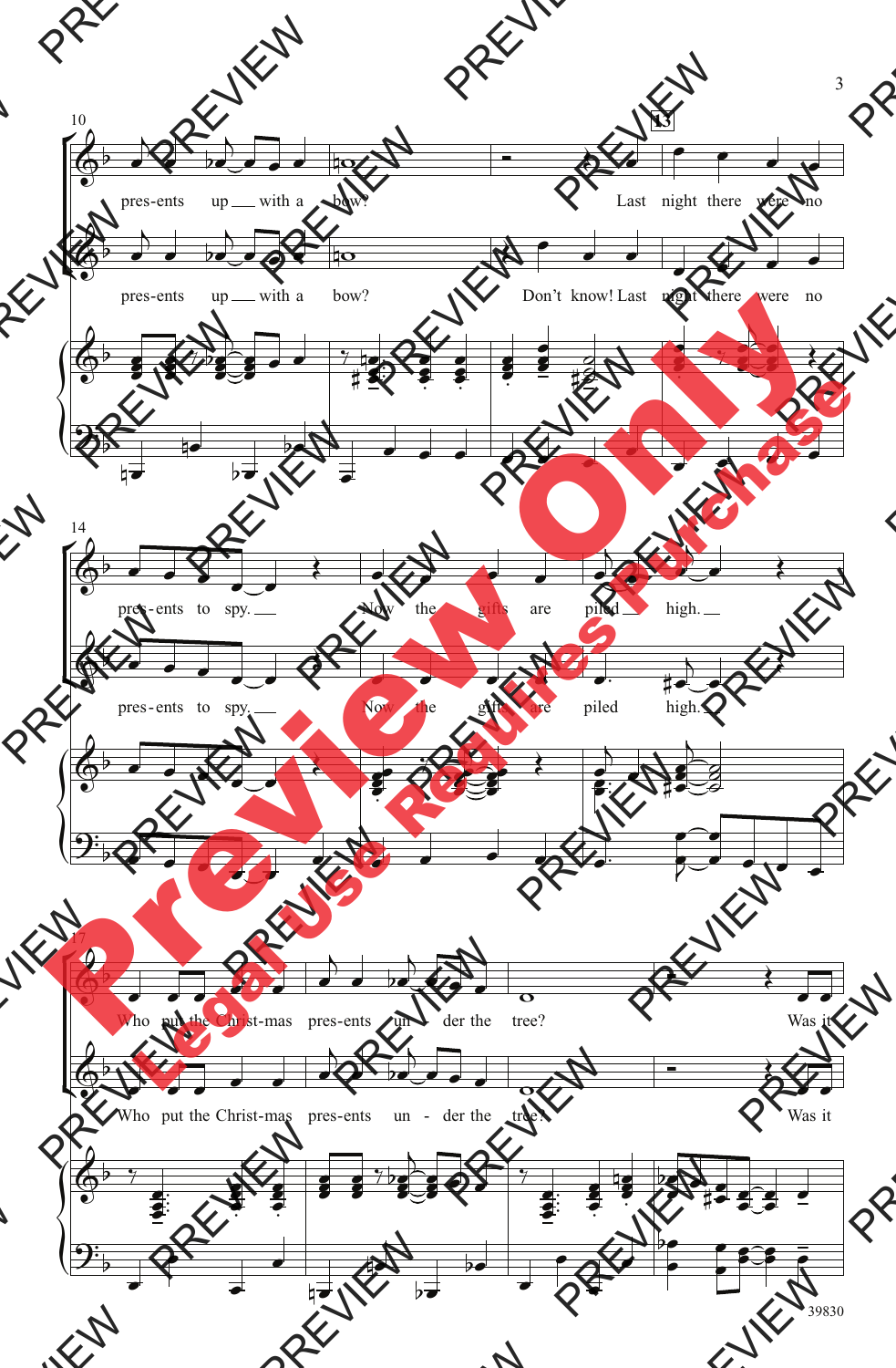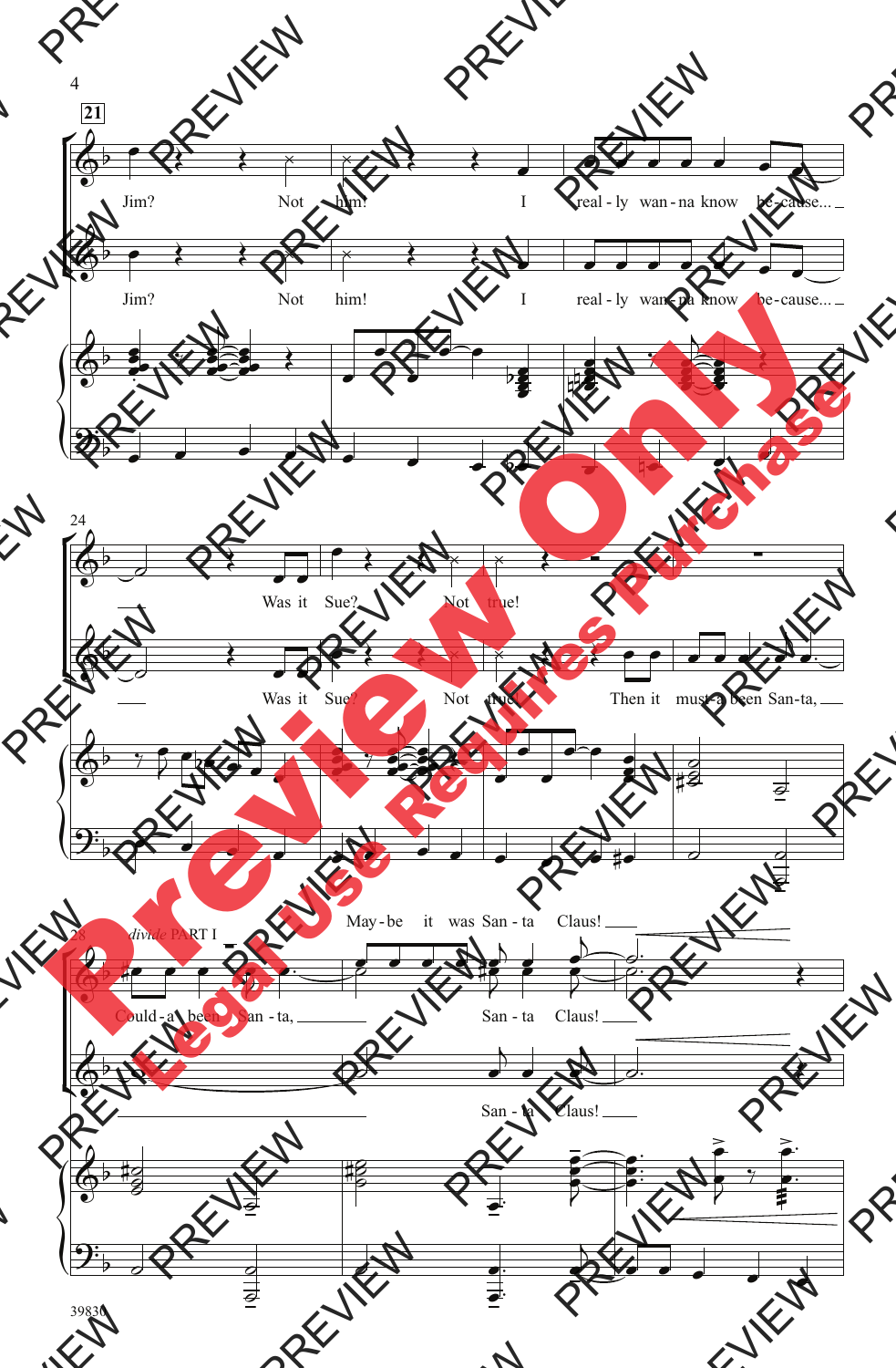

5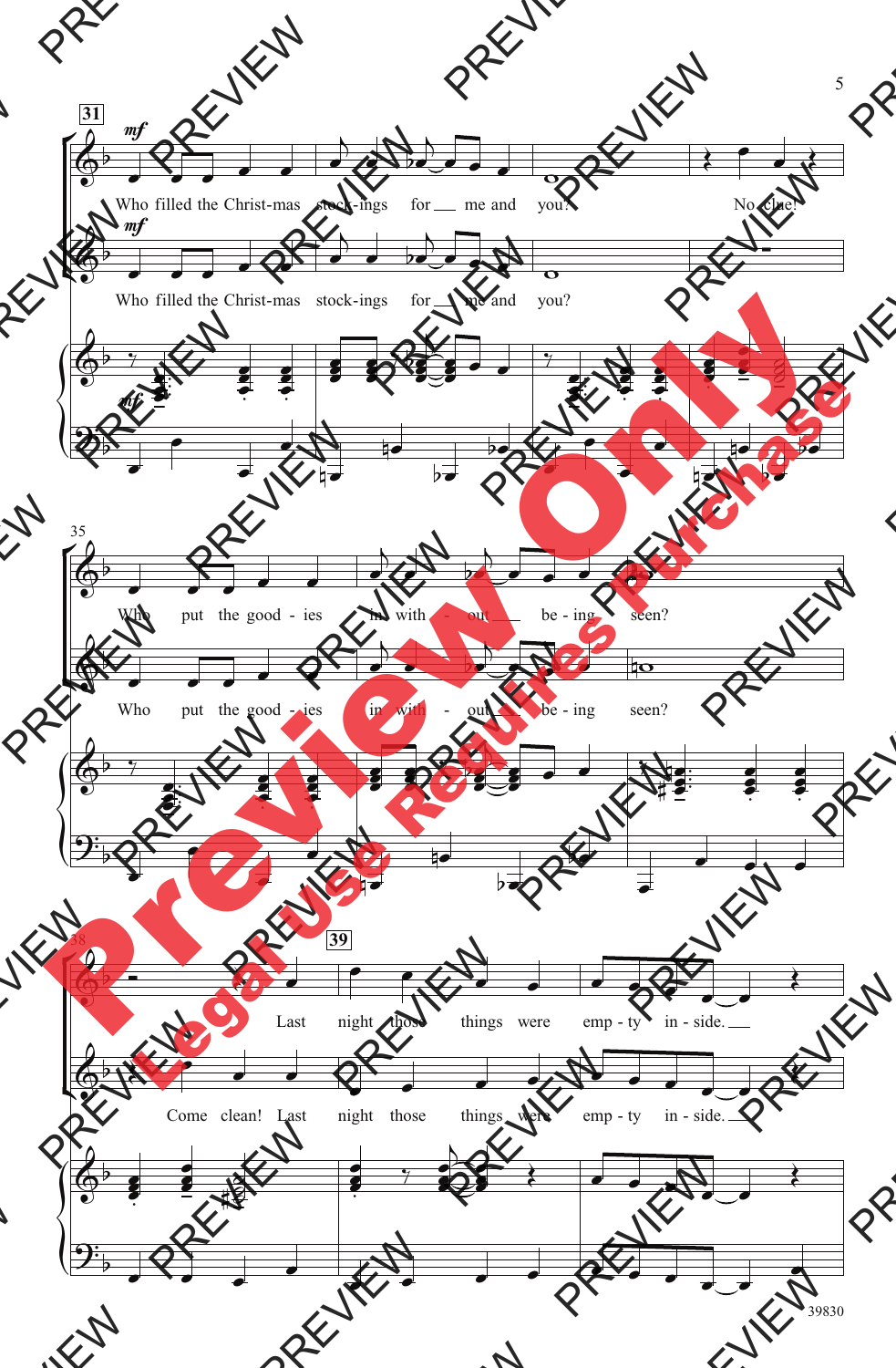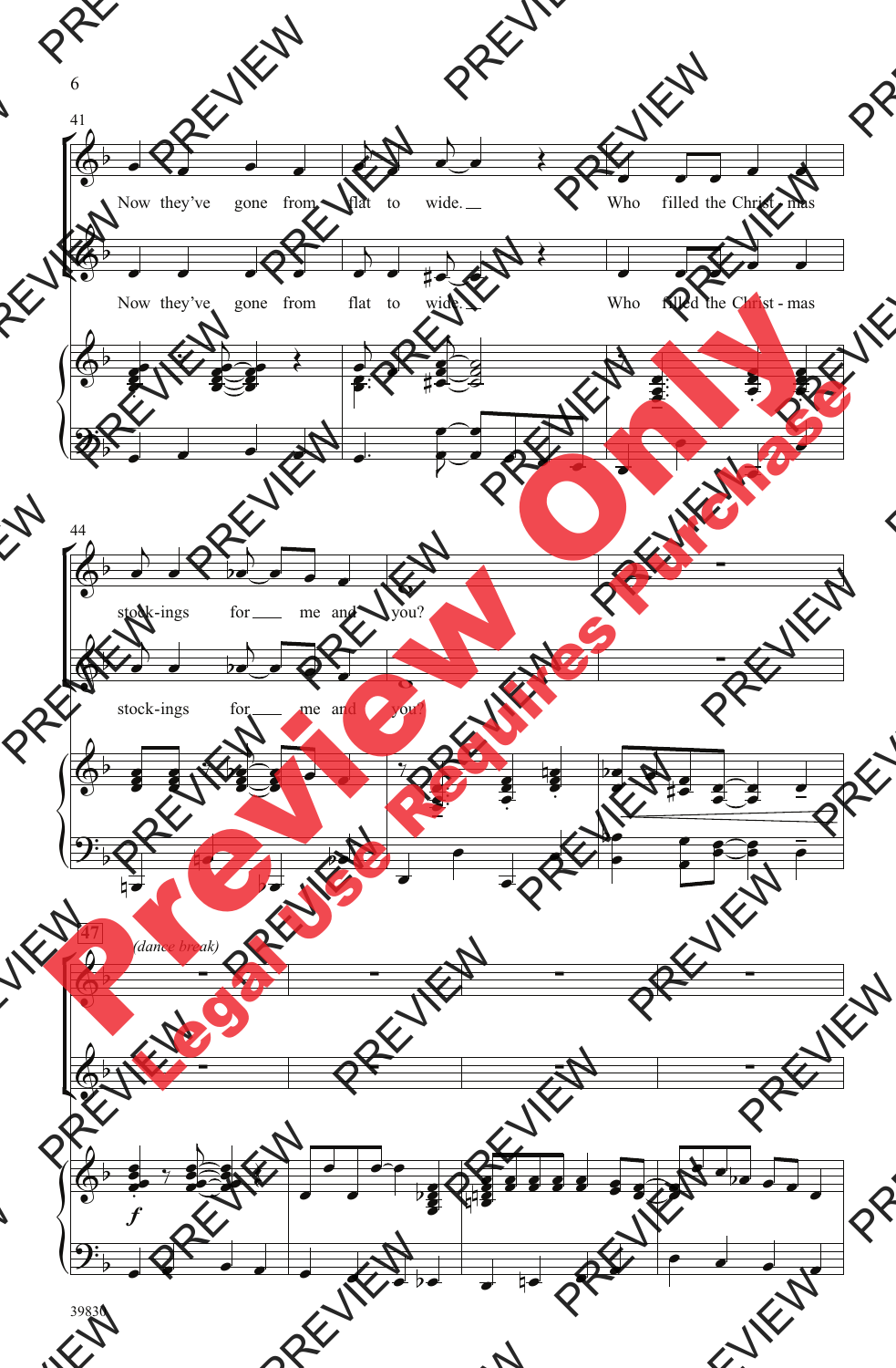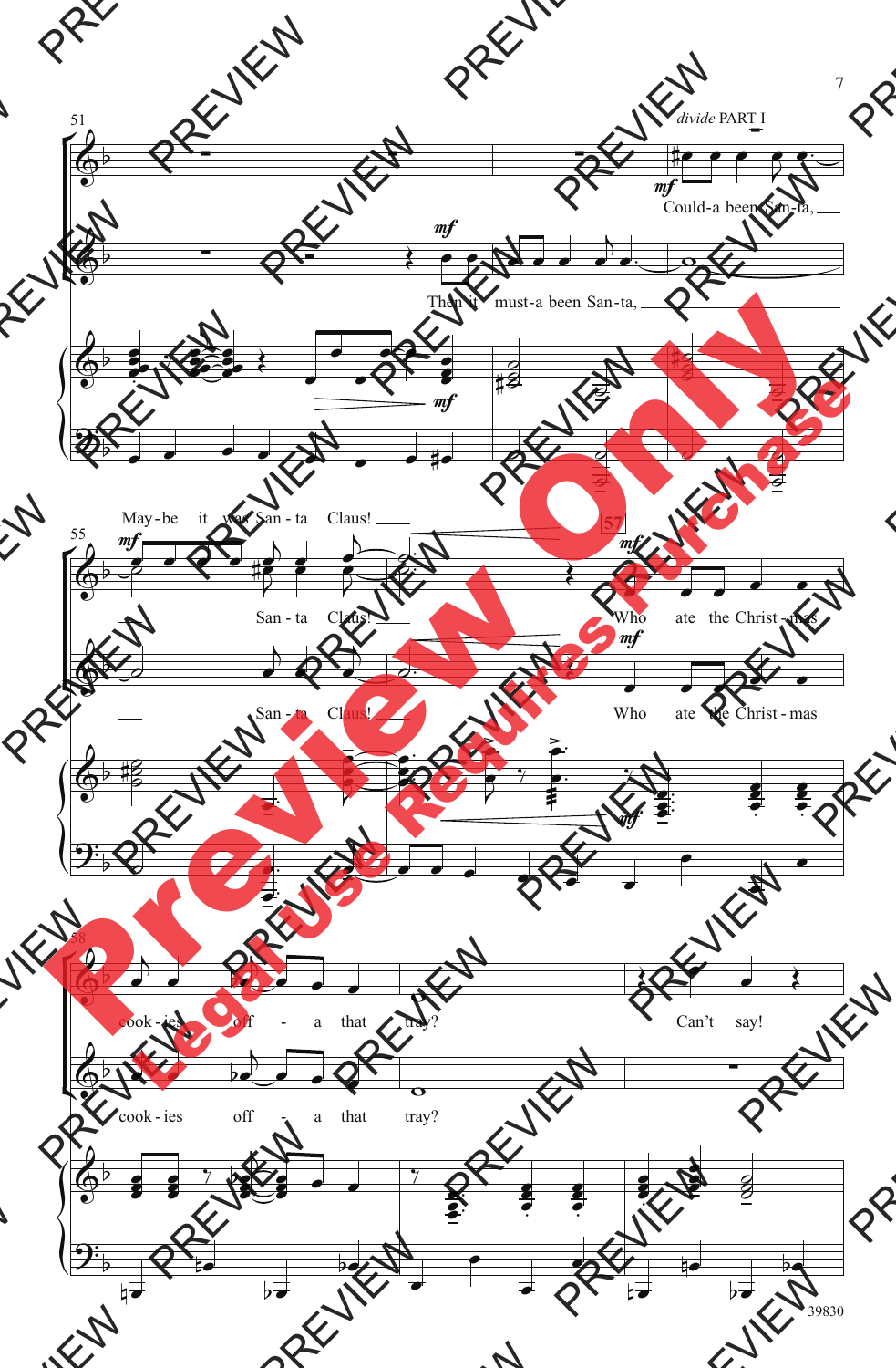

8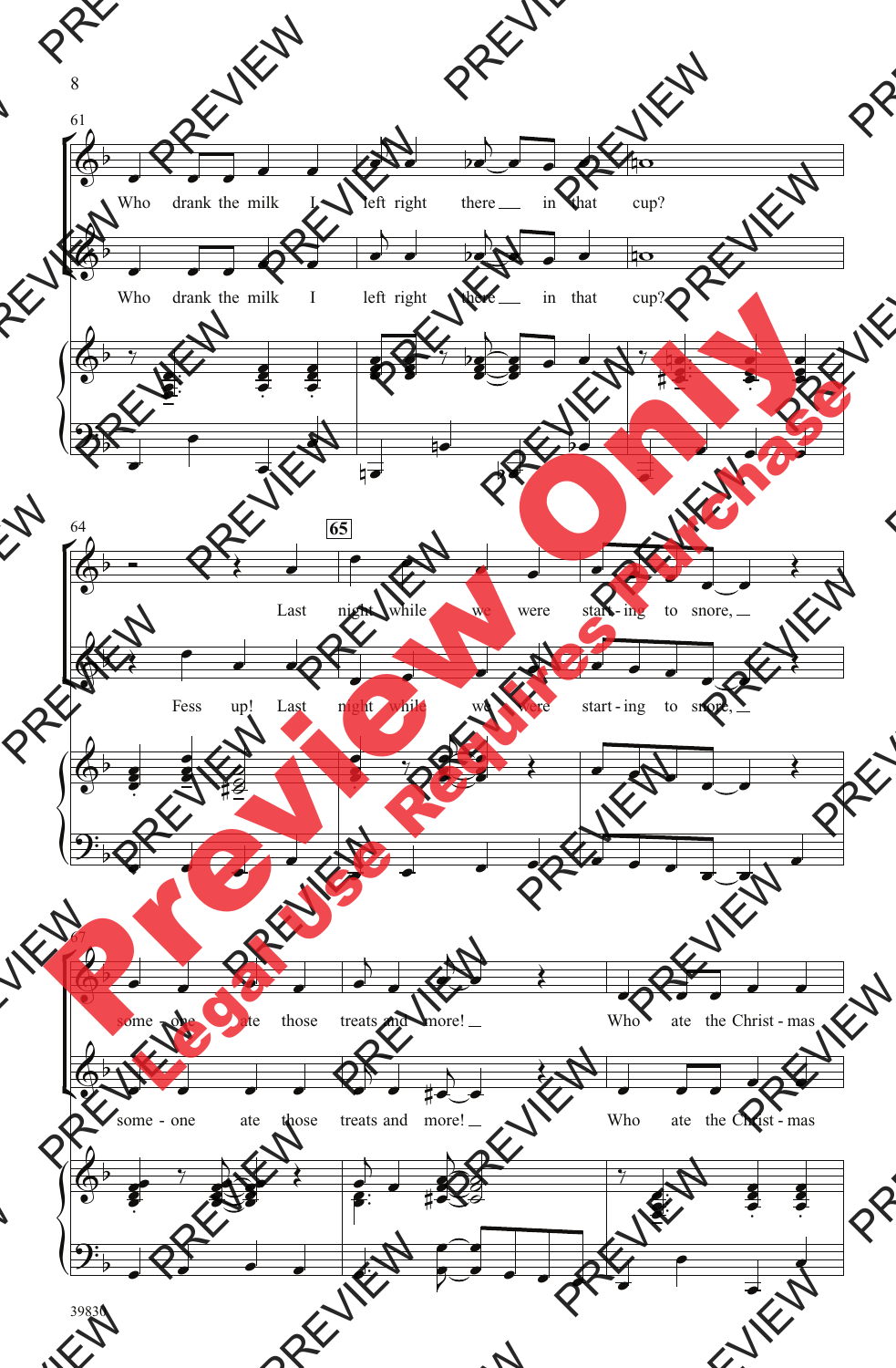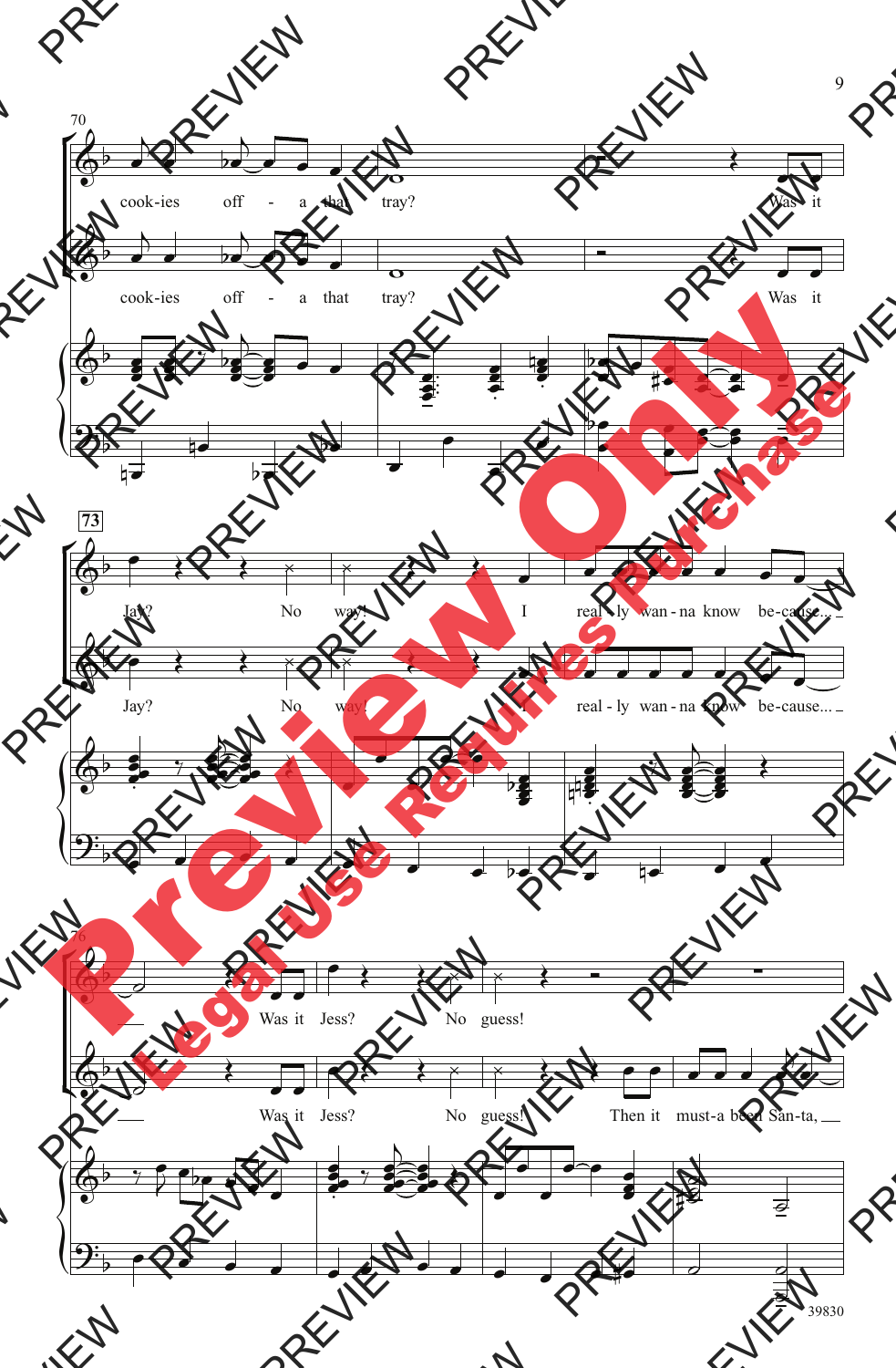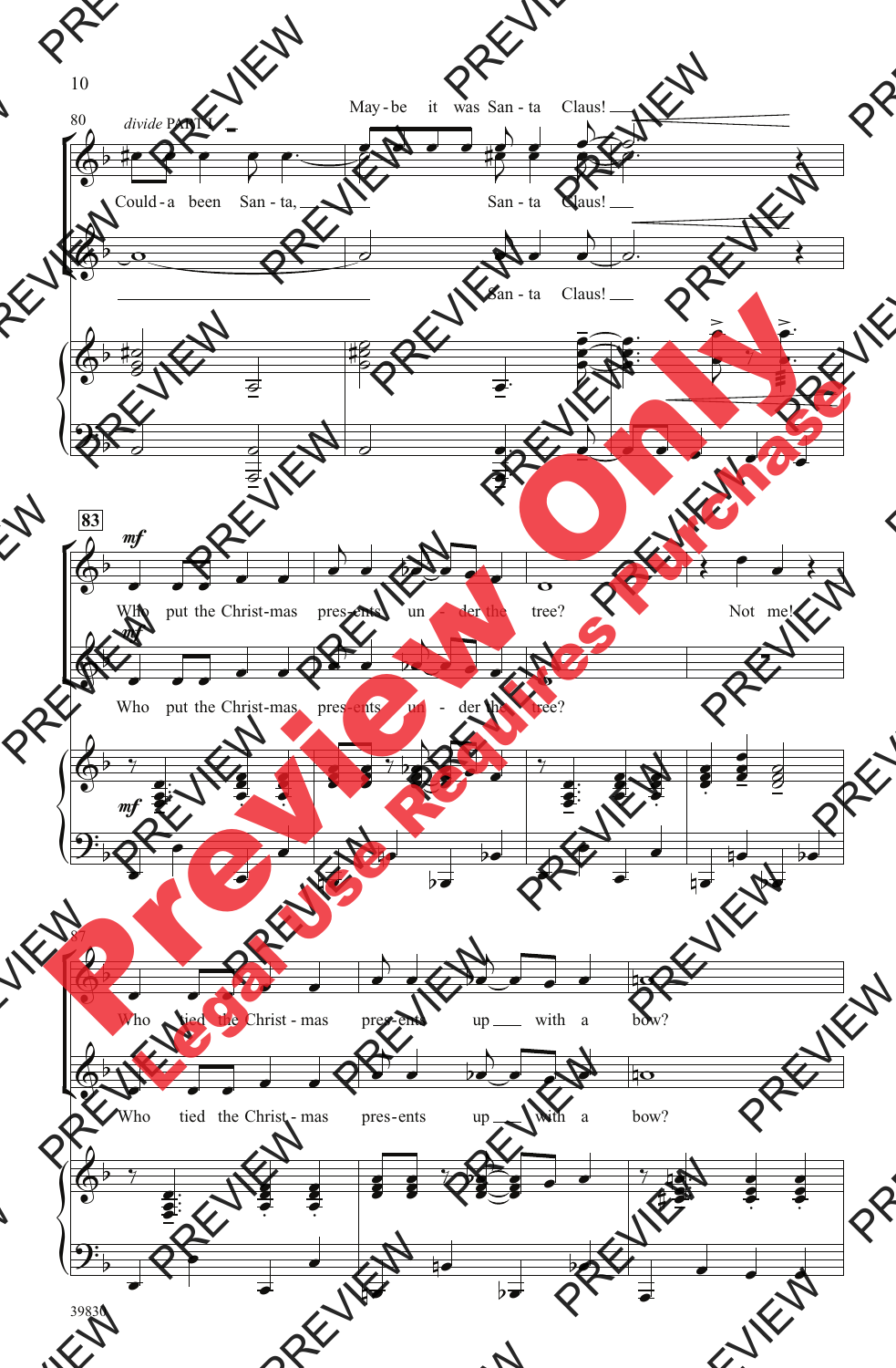